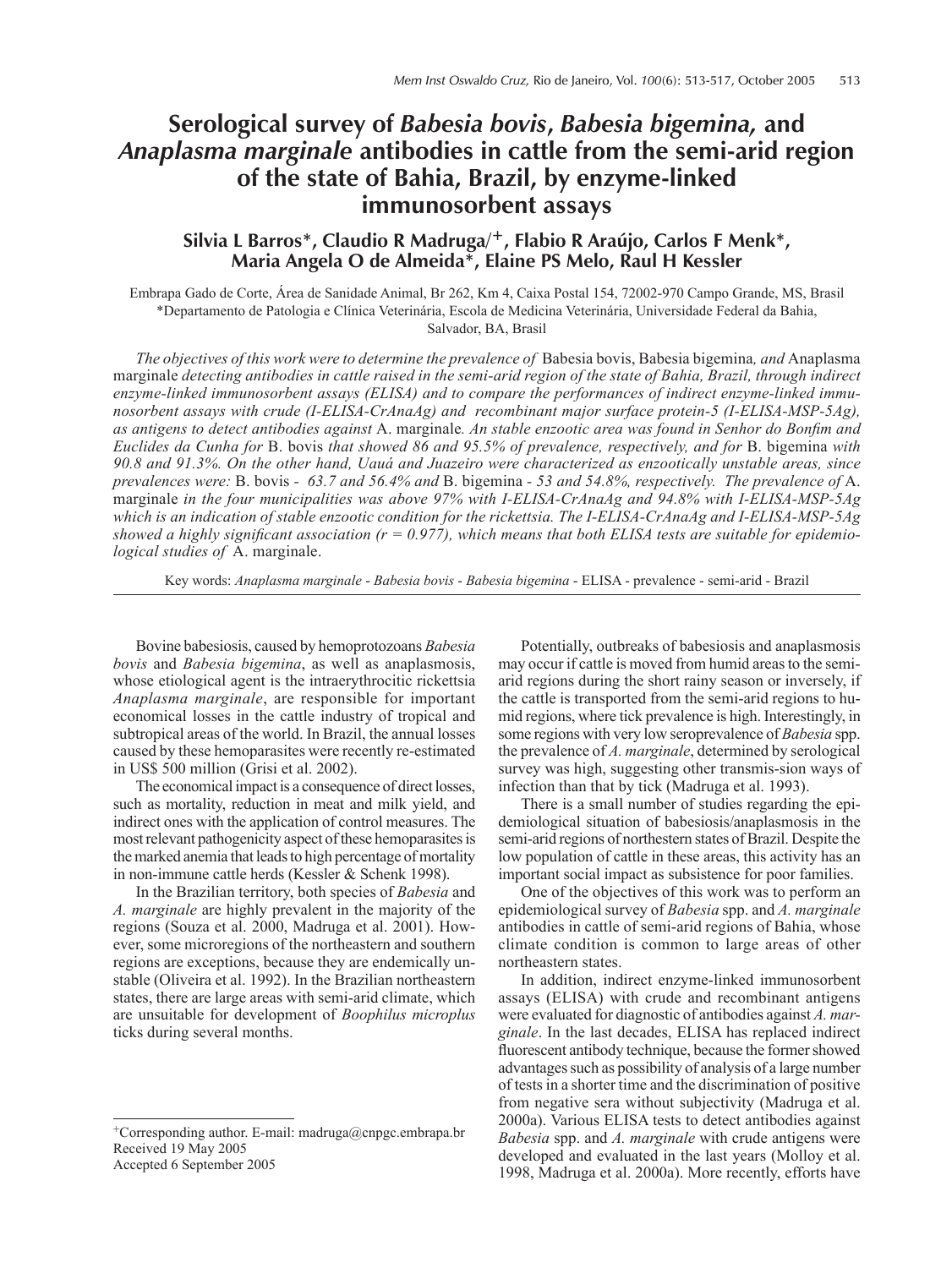been made to improve these serological tests for detection of antibodies against tick-borne diseases agents, especially *A. marginale*. One of these advances is the use of major surface protein-5 (MSP-5) as recombinant antigen (Knowles et al. 1996, Molloy et al. 1998, Reynna-Bello et al. 1998), although ELISA tests with *A. marginale* recombinant MSP1a and MSP2 antigens with high sensitivity and specificity have been recently described (Araújo et al. 2005, in press). This protein is highly conserved among isolates of *A. marginale* and elicits a strong humoral response, which can be detected by serological tests for long periods (Knowles et al. 1996). However, until the present time, there were no comparative studies in epidemiological surveys between indirect ELISA tests with crude and recombinant antigens.

### **MATERIALS AND METHODS**

*Characterization of the studied areas* **-** The serological survey was performed with sera from cattle raised in the dry polygon of Bahia (municipalities of Juazeiro, Senhor do Bonfim, Uauá, and Euclides da Cunha). Data concerning geographical location and climate of the municipalities are shown on Table I. This region is characterized by a small number of permanent rivers and the caatingas are the predominant vegetation (xenomorphic plants).

*Sampling* - The size of the cattle population studied was determined through a mathematical model developed by Pan American Zoonosis Center (1979) for epide-miological study of chronic diseases. The formula is the following:  $n = p (100-p)Z^{2}/ (d.p/100)^{2}$ , where  $n =$  sample number, p  $=$  expected prevalence,  $Z =$  degree of con-fidence, and d  $=$ error margin. A pre-sampling was done with 50 sera from each county to estimate the expected prevalence. One hundred sixty five samples from each county was determined based on the lowest expected prevalence of seropositive animals for *B. bovis*, *B. bigemina*, or *A. marginale.* The minimal sampling confers 95% of confidence degree and 2% of error probability. Nevertheless, a higher number of sera was analyzed, 848 for *Babesia* and 823 for *A. marginale* prevalence study. The number of sampled animals by age group was the following for the *Babesia* survey: 112 cattle with 12-24 months old, 124 cattle 24 to 36 months of age, 91 bovines with 36 to 48 months of age, and 521 animals age over 48 months of age. For *A. marginale* were 98 animals for the group with 12-24 months of age and 510 for cattle over 48 months of age. The remaining age groups had animal number equal as above mentioned for *Babesia* spp. Ten milliliters of blood were collected from each animal from the jugular vein using vaccum tubes. The serum obtained was kept at  $-20^{\circ}$ C until the serological analysis in the laboratory of hemoparasite diagnosis at Embrapa Beef Cattle, was done.

*Detection of antibodies against B. bovis and B. bigemina* - The indirect ELISA with crude antigen of *B. bovis* and *B. bigemina* were performed according to the techniques described by Madruga et al. (2000b, 2001), respectively.

*Detection of antibodies against A. marginale -* The crude ELISA antigen was performed according to Madruga et al. (2000a). The ELISA with recombinant MSP5 (rMSP5 ELISA), which is a stable GST fusion protein of the gene *msp5* cloned in the pGEX plasmid (Amersham Bioscience), was performed according to the protocol of the International Livestock Research Institute (Katende 1997). Briefly, the lyophilized antigen was reconstituted with glycerol and diluted in Dulbelcco's buffered phosphate solution (DBPS) for adsorption in 96 wells ELISA plates (F96 Polysorp Nunc-Immuno). In each well, 5.1

| Geographical and climate data |                   | Counties                   |                       |                       |
|-------------------------------|-------------------|----------------------------|-----------------------|-----------------------|
|                               | Senhor do Bonfim  | Euclides da Cunha          | Uauá                  | Juazeiro              |
| South latitude                | $10^{\circ}27'$   | $10^{\circ}30'$            | 09°50'                | 09°25'                |
| West latitude                 | $40^{\circ}11'$   | 39°01'                     | $39^{\circ} 29'$      | 40°30'                |
| Altitude (mt)                 | 550               | 450                        | 439                   | 371                   |
| Temperature $(^{\circ}C)$     |                   |                            |                       |                       |
| Minimum                       | 19,2              | 19.7                       | 20,0                  | 20,3                  |
| Average                       | 23,3              | 23,6                       | 23,9                  | 24,2                  |
| Maximum                       | 28,3              | 28,6                       | 28,9                  | 29,6                  |
| Annual precipitation (mm)     |                   |                            |                       |                       |
| Minimum                       | 391               | 263                        | 29                    | 98                    |
| Average                       | 843               | 718                        | 495                   | 427                   |
| Maximum                       | 1567              | 1442                       | 1613                  | 1055                  |
| Climate type                  | Semi-arid dry     | Semi-arid<br>and sub-humid | Semi-arid<br>and arid | Semi-arid<br>and arid |
| Rainy season                  | February to April | May to July                | February to April     | January to March      |

TABLE I

| Geographical and climate data of Senhor do Bonfim, Euclides da Cunha, Uauá, and Juazeiro counties, Bahia, Brazil |  |  |
|------------------------------------------------------------------------------------------------------------------|--|--|
|                                                                                                                  |  |  |

Source: Centro de Estatística e Informação (1994a,b)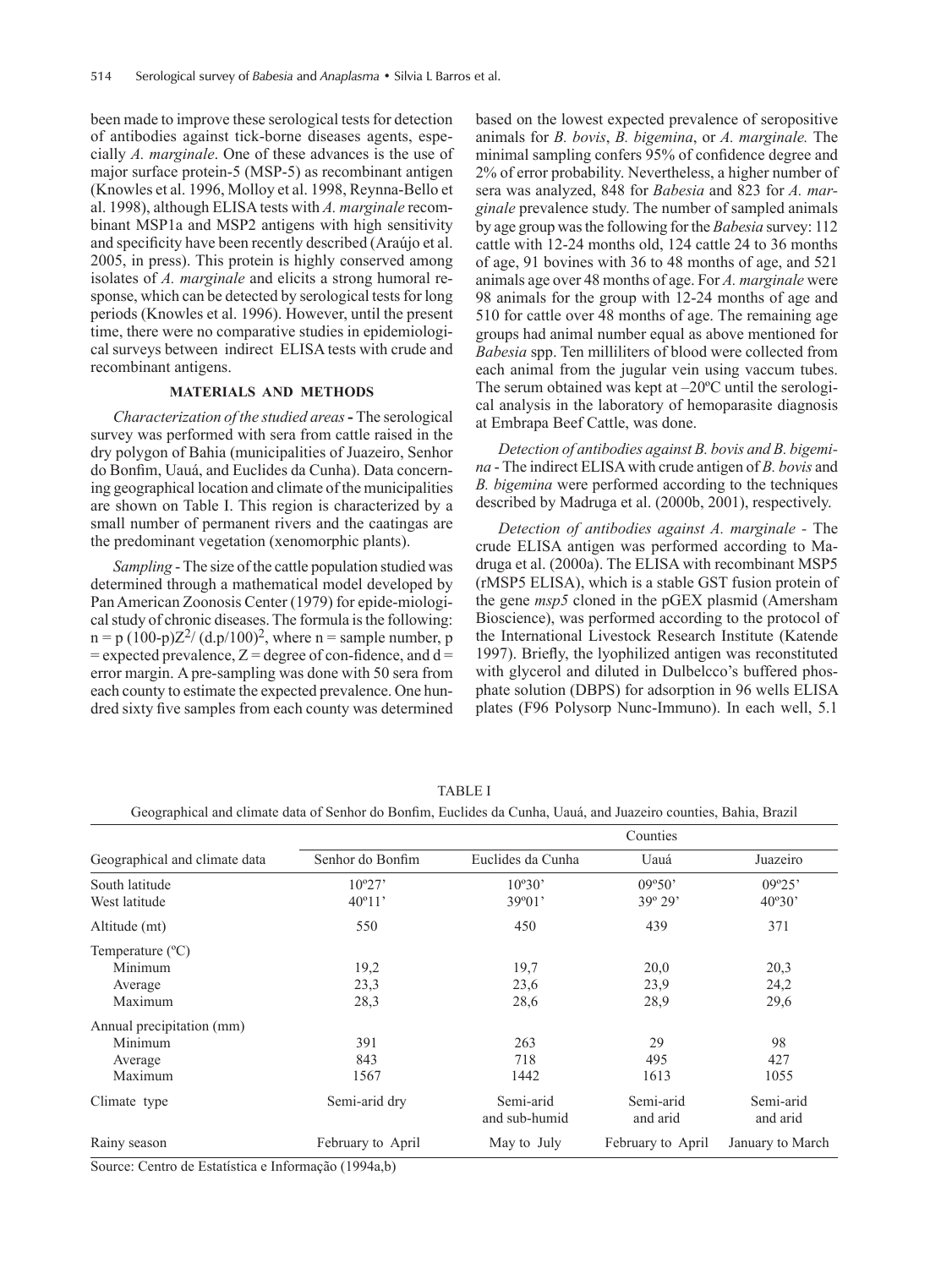µg of the diluted antigen were added and adsorption was performed during 90 min at 37ºC. Blocking of the wells was done with DBPS containing 0.2% of casein (DBPS-C) for 20 min at 37ºC. Control and test sera were diluted 1:50 in dilution buffer (DBPS plus 2% of skim milk) and incubated at 37ºC for 45 min. After three washes with DBPS containing 0.1% of tween-20 (DBPS-T), anti-bovine IgG peroxidase conjugate (Sigma A-7414) diluted 1:24,000 in DBPS containing 0.2% casein and 0.1% Tween-20 (DBPS-C-T) was added in each well and incubated at 37ºC for 30 min. The substrate  $H_2O_2$  and chromogen 2,2'-azino-di [3-ethilbenzithianzoline-acid sulphonate(6)] solution were added and the results were read in a spectrophotometer (Bio-Tek Elx800) with a 414 ηm filter after 30 min.

In all *Babesia* spp. ELISA tests, the strong and weak positive control sera were obtained from calves free of haemoparasitic infections determined by indirect immunofluorescent antibody technique which were inoculated experimentally with  $5 \times 10^6$  *B. bovis* and *B. bigemina* organisms. The *A. marginale* sera controls used were the same employed in the development and evaluation of the ELISA test in the ILRI, Nairobi, Kenya.

*Statistical analysis* - The prevalences of *B. bovis*, *B. bigemina*, and *A. marginale* antibodies in the semi-arid micro-regions and in each county were statistically analyzed employing chi square as provided by the INSTAT 2 program (GraphPad Inc). The comparison of I-ELISA-CrAnaAg and I-ELISA-MSP-5Ag was done using the t-student test with 95% degree of confidence.

# **RESULTS**

The overall prevalence of *B. bovis* and *B. bigemina* determined by antibody detection in cattle from the semiarid of Bahia were 77.7 and 75.5%, respectively. The prevalence of *A. marginale* antibodies in this region was 98.9 and 97%, respectively by I-ELISA-CrAnaAg and I-ELISA-MSP-5Ag. The prevalence of seropositive animals ranged from 56.4 to 95.5% to *B. bovis* and from 53 to 91.3% to *B. bigemina* (Fig. 1) and were significantly higher in Senhor do Bonfim and Euclides da Cunha counties (P < 0.05). The prevalence of *A. marginale* determined by crude antigen and rMSP5 ELISA tests are shown in Fig. 2. No significant statistical differences were observed in the prevalence of this rickettsia among the studied municipalities of Bahia ( $P \ge 0.05$ ). The comparison between crude antigen and rMSP5 ELISAs (Table II) showed a highly significant association of results ( $r = 0.98$ ). Despite the variation in the number of cattle sampled by age group, the differences in the prevalence of *B. bovis, B. bigemina* (Table III), and *A. marginale* (Fig. 3) between age groups and from the mean prevalence in the four counties of the semi-arid region groups were not significant ( $P > 0.05$ ).



Fig. 1: prevalence of *Babesia bovis* and *Babesia bigemina* antibodies determined by enzyme-linked immunosorbent assays with crude antigens of the prior hemoparasite (I-ELISA-CrBoAg) and later one (I-ELISA-CrBiAg), in four counties of the semi-arid region of the state of Bahia, Brazil.



Fig. 2: prevalence of *Anaplasma marginale* antibodies in cattle of four municipalities of the semi-arid region of the state of Bahia, Brazil, by indirect enzyme-linked immunosorbent assays with crude antigen (I-ELISA-CrAnaAg) and recombinant major surface protein 5 (I-ELISA-MSP-5Ag).

Correlation between enzyme-linked immunosorbent assay (ELISA) with crude antigen (I-ELISA-CrAnaAg) and with recombinant major surface protein-5 (I-ELISA-MSP-5Ag) in detecting antibodies against *Anaplasma marginale* in cattle from the semi-arid region of the state of Bahia, Brazil

|                   | I-ELISA-CrAna $Ag +$ | $I-ELISA-CrAnaAg-$ | Total |
|-------------------|----------------------|--------------------|-------|
| I-ELISA-MSP-5Ag + | 800                  |                    | 800   |
| I-ELISA-MSP-5 –   | 16                   |                    | 25    |
| Total             | 816                  |                    | 825   |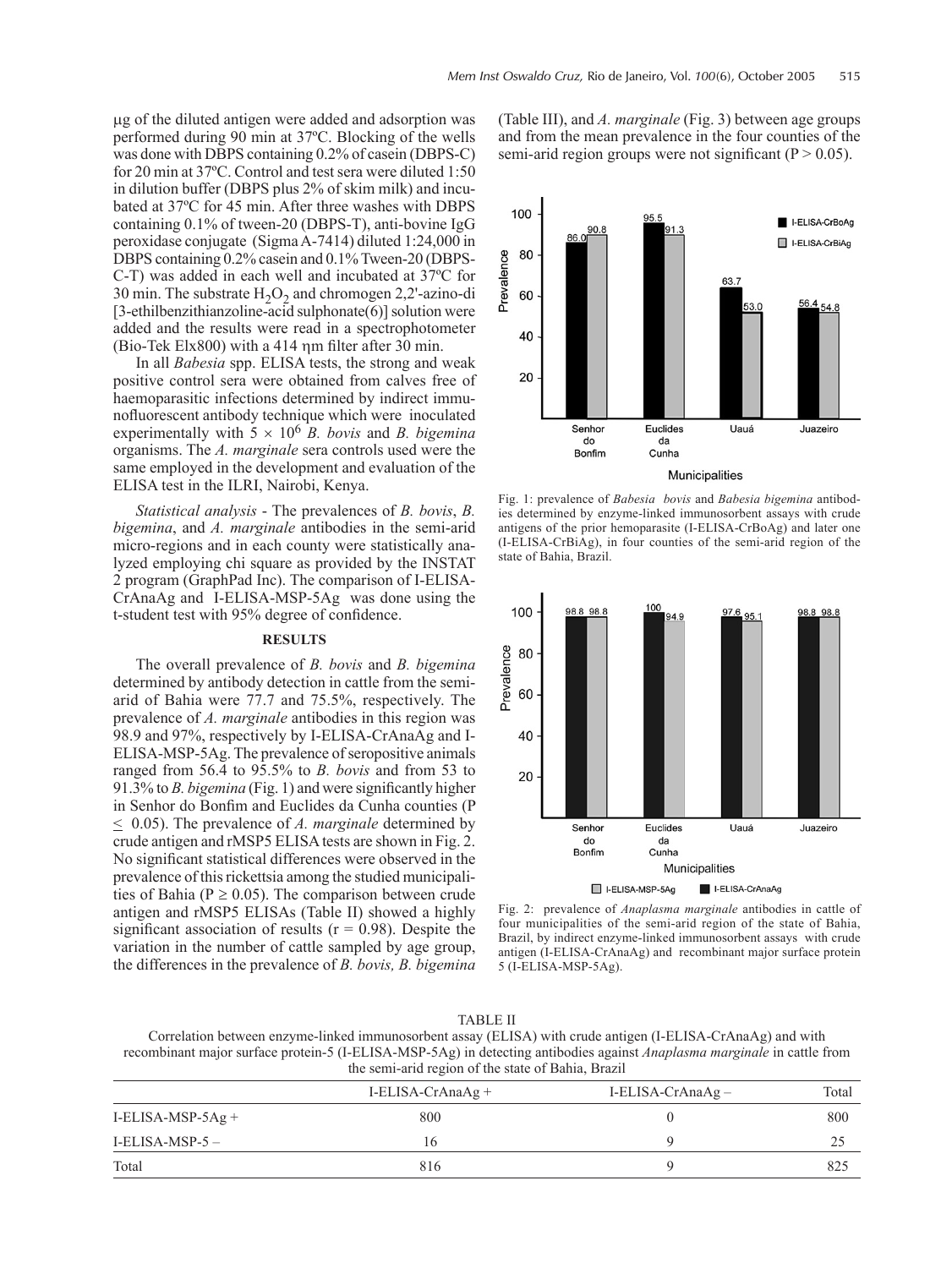TABLE III Frequency of *Babesia bovis* and *Babesia bigemina* antibodies by age group in cattle from the semi-arid region of he state of Bahia, Brazil

|           |          | Frequency   |              |
|-----------|----------|-------------|--------------|
| Age group | B. bovis | B. bigemina | Total number |
| $12 - 24$ | 78.6     | 75.0        | 112          |
| $24 - 36$ | 79.9     | 75.8        | 12.4         |
| $36 - 48$ | 79.1     | 78.8        | 91           |
| $\geq 48$ | 76.8     | 75.4        | 521          |
| Total     | 77.7     | 75.5        | 84           |



Fig. 3: frequency of *Anaplasma marginale* seropositive animals by age group by indirect enzyme-linked immunosorbent assays with crude antigen (I-ELISA-CrAnaAg) and recombinant major surface protein 5 (I-ELISA-MSP-5Ag) in four municipalities of the semi-arid region of the state of Bahia, Brazil.

### **DISCUSSION**

The results showed two distinct epidemiological conditions in the semi-arid region of Bahia. Senhor do Bonfim, and Euclides da Cunha counties were characterized as enzootically stable areas for *B. bovis* and *B. bigemina*, while Uauá and Juazeiro were described as unstable, according to the mathematical model developed by Mahoney (1975). On the other hand, applying the same model, the prevalence of *A. marginale* antibodies, characterized all four counties of this region as enzootically stable. The epidemiological distinction among the mentioned counties for both *Babesia* sp. seems to be associated with the interaction of climate and the life cycle of the only vector of these hemoprotozoans.

Temperature and humidity are well known as crucial factors for *B. microplus* development and the latter climate factor seems to be determinant for the distinct epidemiological conditions found in the semi-arid region of Bahia. Although the rainy season in all four counties lasted three months, the mean annual pluviometric precipitation was above 700 mm in those with enzootic stability, while in the unstable the mean annual pluviometric precipitation was under 500 mm. The prevalence of *B. bovis* and *B. bigemina* antibodies in Senhor do Bonfim and Euclides da Cunha were similar to that found for *B. bovis*, 96.6%, in the southern region of Bahia, where the temperature and humidity are favorable to the tick biological cycle (Araújo et al. 1998). These results are also similar to those in other Brazilian states where *B. microplus* has conditions to complete its biological cycle during all year (Madruga et al. 2000a, Soares et al. 2000). Similarly to Uauá and Juazeiro, a low percentage of antibodies against *Babesia*  spp*.* was found in the semi-arid region of Cariri in the state of Paraíba, characterizing an enzootic unstable area (Ma-druga et al. 1993).

The enzootic stability of *A. marginale* in the semiarid municipalities, including Uauá and Juazeiro, is an indication that the transmission of this rickettsia is not only dependent of *B. microplus* population. Similar epi-demiological situation was found in the semi-arid region of Cariri, in Paraíba. However in a region with the same climate characteristics, in the state of Sergipe, the *A. marginale* prevalence was only 16.3% (Oliveira et al. 1992). The description of anaplasmosis outbreaks in areas where tick *B. microplus* was eradicated (Gugliemone 1995) supports that other factors play important role in the epidemiology of *A. marginale.*

Tabanids have been implicated as mechanical vectors of *A. marginale* for a long time. Recently in an epidemiological study of *A. marginale* in Bolivia, it was concluded that tabanids were responsible for the elevated prevalence of this rickettsia in that country (Carique et al. 2000). However, the humidity of the semi-arid region is not favorable for the development of tabanids, like it is not for the ixodidae, except during the short rainy season. Probably the most important epidemiological factor for the establishment of high prevalence is the persistence of *A. marginale* infection in the reservoir. Consequently, the needles used in the vaccinations and contaminated surgical instruments make the iatrogenic transmission an efficient way of infection spreading (Brinkman & Kersting 1990). The long persistence of *A. marginale* infection in cattle and the intrauterine transmission even by cow raised in area free of *B. microplus* tick (Bock et al. 2003) may be important factors for *A. marginale* epidemiology, albeit this way of infection is not considered epi-demiologically important due to the low frequency, according to Ribeiro et al. (1996).

Despite the reduced population of *B. microplus* in some areas of Bahia semi-arid region, *A. marginale* infection occurs in early age of the animals because the frequency of seropositive animals was above 98% in both ELISA tests in cattle with less than two years of age.

Therefore, we concluded that there is risk of babesiosis outbreaks, but not of anaplasmosis, in cattle raised in Uauá and Juazeiro.

Although the higher number of seropositive animals in the crude antigen ELISA, it was not statistically significant and possibly it was due to the greater polyantigenicity of the crude antigen compared with recombinant MSP-5.